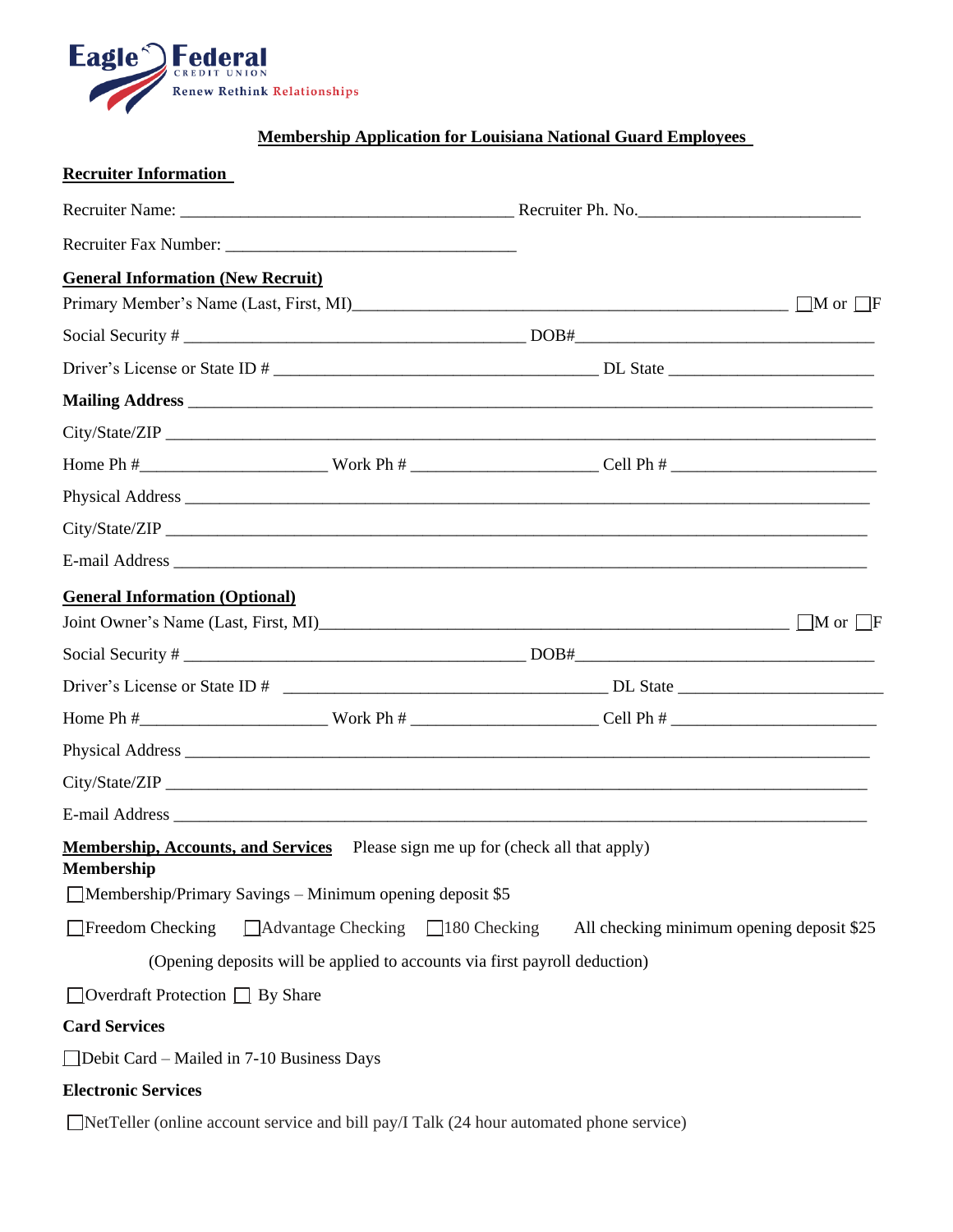

## AUTHORIZATION & AGREEMENT AND TAXPAYER IDENTIFICATION NUMBER (TIN) CERTIFICATION & BACKUP WITHHOLDING INFORMATION - *Signature Required*

**By signing below**, I/we certify that all information herein is true and correct, and I/we authorize Eagle Louisiana Federal Credit Union to verify or obtain further information the credit union may deem necessary concerning my credit standing and deposit history. I/we agree to subscribe for at least one (1) share in the Credit Union. I/we acknowledge receipt of and agree to abide by all terms and conditions of the Master Account Agreement, Truth-in-Savings Rate and Fee Schedule, and to any amendment the Credit Union makes from time to time, which are incorporated herein. I/we authorize the credit union to obtain credit reports in connection with this application, for any update, renewal/extension of credit or services, and for the purpose of verifying identification in compliance with the USA Patriot Act of 2002.

**TIN Certification:** Under penalties of perjury, I certify that: **1.** The number shown on this form is my correct taxpayer identification number (or I am waiting for a number to be issue to me); and **2.** I am not subject to backup withholding because: (a) I am exempt from backup withholding, or (b) I have not been notified by the Internal Revenue Service (IRS) that I am subject to backup withholding as a result of a failure to report all interest or dividends, or (c) the IRS has notified me that I am no longer subject to backup withholding; and **3.** I am a U.S. citizen or other U.S. person including a U.S. resident alien, a partnership, corporation, company, or association created or organized in the U.S. or under the laws of the U.S., an estate (other than a foreign estate) or a domestic trust as defined in Regulation section 301.7701-7; and **4.** The FACTA code(s) entered on this form (if any) indicating that I am exempt from FACTA reporting is correct.

Exempt payee code (if any)  $\overline{\phantom{a}}$ 

Exemption from FACTA reporting code (if any)

**Certification Instructions:** You must cross out item 2 above if you have been notified by the IRS that you are currently subject to backup withholding because you have failed to report all interest and dividends on your tax return. For real estate transactions, item **2** does not apply. For mortgage interest paid, acquisition or abandonment of secured property, cancellation of debt, contributions to an individual retirement arrangement (IRA), and generally, payments other than interest and dividends, you are not required to sign the certification, but you must provide the correct TIN.

Cross out item **3** if it does not apply.

| Member Signature (Required)                         | Date                                                       |                  |
|-----------------------------------------------------|------------------------------------------------------------|------------------|
| Joint Owner Signature                               | Date                                                       |                  |
|                                                     |                                                            |                  |
| Completed By Eagle Federal CU: Member # ___________ | _Opened by __________________                              | <b>Date Date</b> |
|                                                     | Census tract for underserved eligibility _________________ |                  |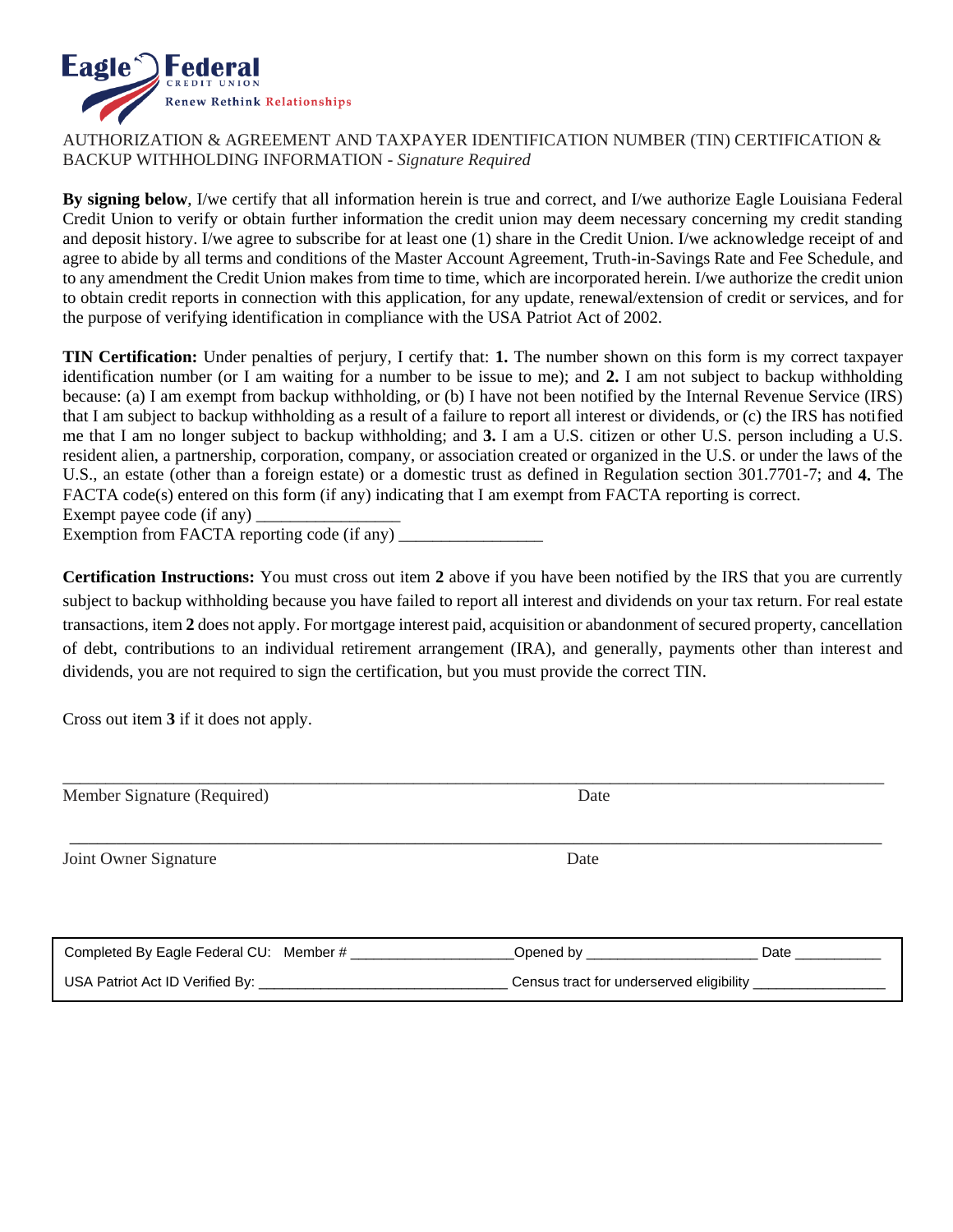Standard Form 1199A (EG) (Rev. June 1987) Prescribed by Treasury Department<br>Treasury Dept. Cir. 1076

# **DIRECT DEPOSIT SIGN-UP FORM**

#### **DIRECTIONS**

- To sign up for Direct Deposit, the payee is to read the back of this form and fill in the information requested in Sections 1 and 2. Then take or mail this form to the financial institution. The financial institution will verify the information in Sections 1 and 2, and will complete Section 3. The completed form will be returned to the Government agency identified below.
- The claim number and type of payment are printed on Government checks. (See the sample check on the back of this form.) This information is also stated on beneficiary/annuitant award letters and other documents from the Government agency.
- Payees must keep the Government agency informed of any address changes in order to receive important information about benefits and to remain qualified for payments.
- A separate form must be completed for each type of payment to be sent by Direct Deposit.

| <b>SECTION 1 (TO BE COMPLETED BY PAYEE)</b> |  |
|---------------------------------------------|--|
|                                             |  |

| NAME OF PAYEE (last, first, middle initial)                                                                                                                                                                                                                                 |                 | <b>D</b> TYPE OF DEPOSITOR ACCOUNT $\chi$ CHECKING                                                                         | <b>SAVINGS</b>                |
|-----------------------------------------------------------------------------------------------------------------------------------------------------------------------------------------------------------------------------------------------------------------------------|-----------------|----------------------------------------------------------------------------------------------------------------------------|-------------------------------|
| ADDRESS (street, route, P.O. Box, APO/FPO)                                                                                                                                                                                                                                  |                 | Е<br>DEPOSITOR ACCOUNT NUMBER                                                                                              |                               |
| <b>CITY</b><br><b>STATE</b>                                                                                                                                                                                                                                                 | <b>ZIP CODE</b> | TYPE OF PAYMENT (Check only one)<br>F<br><b>Social Security</b>                                                            | Fed. Salary/Mil. Civilian Pay |
| <b>TELEPHONE NUMBER</b><br>AREA CODE                                                                                                                                                                                                                                        |                 | Supplemental Security Income<br><b>Railroad Retirement</b>                                                                 | Mil. Retire.                  |
| NAME OF PERSON(S) ENTITLED TO PAYMENT<br>в                                                                                                                                                                                                                                  |                 | Civil Service Retirement (OPM)                                                                                             | Mil. Survivor                 |
|                                                                                                                                                                                                                                                                             |                 | VA Compensation or Pension                                                                                                 | $\Box$ Other<br>(specify)     |
| CLAIM OR PAYROLL ID NUMBER<br>C.                                                                                                                                                                                                                                            |                 | G THIS BOX FOR ALLOTMENT OF PAYMENT ONLY (if applicable)                                                                   |                               |
|                                                                                                                                                                                                                                                                             |                 | TYPE                                                                                                                       | <b>AMOUNT</b>                 |
| Prefix<br>Suffix                                                                                                                                                                                                                                                            |                 |                                                                                                                            |                               |
| PAYEE/JOINT PAYEE CERTIFICATION                                                                                                                                                                                                                                             |                 | <b>JOINT ACCOUNT HOLDERS' CERTIFICATION (optional)</b>                                                                     |                               |
| certify that I am entitled to the payment identified above, and that I have<br>read and understood the back of this form. In signing this form, I<br>authorize my payment to be sent to the financial institution named below<br>to be deposited to the designated account. |                 | I certify that I have read and understood the back of this form,<br>including the SPECIAL NOTICE TO JOINT ACCOUNT HOLDERS. |                               |
| <b>SIGNATURE</b>                                                                                                                                                                                                                                                            | DATE            | <b>SIGNATURE</b>                                                                                                           | DATE                          |
| <b>SIGNATURE</b>                                                                                                                                                                                                                                                            | DATE            | <b>SIGNATURE</b>                                                                                                           | DATE                          |

#### **SECTION 2** (TO BE COMPLETED BY PAYEE OR FINANCIAL INSTITUTION)

| <b>GOVERNMENT AGENCY NAME</b> |  |
|-------------------------------|--|
|                               |  |

**GOVERNMENT AGENCY ADDRESS** 

|  | Louisiana National Guard |  |
|--|--------------------------|--|
|  |                          |  |

| ard |  |
|-----|--|
|     |  |

| <b>SECTION 3 (TO BE COMPLETED BY FINANCIAL INSTITUTION)</b> |  |  |
|-------------------------------------------------------------|--|--|
|                                                             |  |  |

| NAME AND ADDRESS OF FINANCIAL INSTITUTION<br>Eagle Federal Credit Union<br>2271 College Drive |                                                                                 | <b>ROUTING NUMBER</b><br>5<br>6<br>3<br>2<br>4                                                                                                                                                                                                                                                        | <b>CHECK</b><br><b>DIGIT</b><br>3 |
|-----------------------------------------------------------------------------------------------|---------------------------------------------------------------------------------|-------------------------------------------------------------------------------------------------------------------------------------------------------------------------------------------------------------------------------------------------------------------------------------------------------|-----------------------------------|
| Baton Rouge, LA 70808-1839                                                                    |                                                                                 | DEPOSITOR ACCOUNT TITLE                                                                                                                                                                                                                                                                               |                                   |
| 210.                                                                                          | <b>FINANCIAL INSTITUTION CERTIFICATION</b>                                      | I confirm the identity of the above-named payee(s) and the account number and title. As representative of the above-named financial institution, I<br>certify that the financial institution agrees to receive and deposit the payment identified above in accordance with 31 CFR Parts 240, 209, and |                                   |
| PRINT OR TYPE REPRESENTATIVE'S NAME                                                           | SIGNATURE OF REPRESENTATIVE                                                     | <b>TELEPHONE NUMBER</b>                                                                                                                                                                                                                                                                               | DATE                              |
| THE FINANCIAL INCTITUTION                                                                     | Financial institutions should refer to the GREEN BOOK for further instructions. | AUAUL B MAIL TUF AAMBLETEB FABM TA TUF AAVEBUMENT AAFNAV IBENTIFIEB ABAVE                                                                                                                                                                                                                             | Reset                             |

THE FINANCIAL INSTITUTION SHOULD MAIL THE COMPLETED FORM TO THE GOVERNMENT AGENCY IDENTIFIED ABOVE.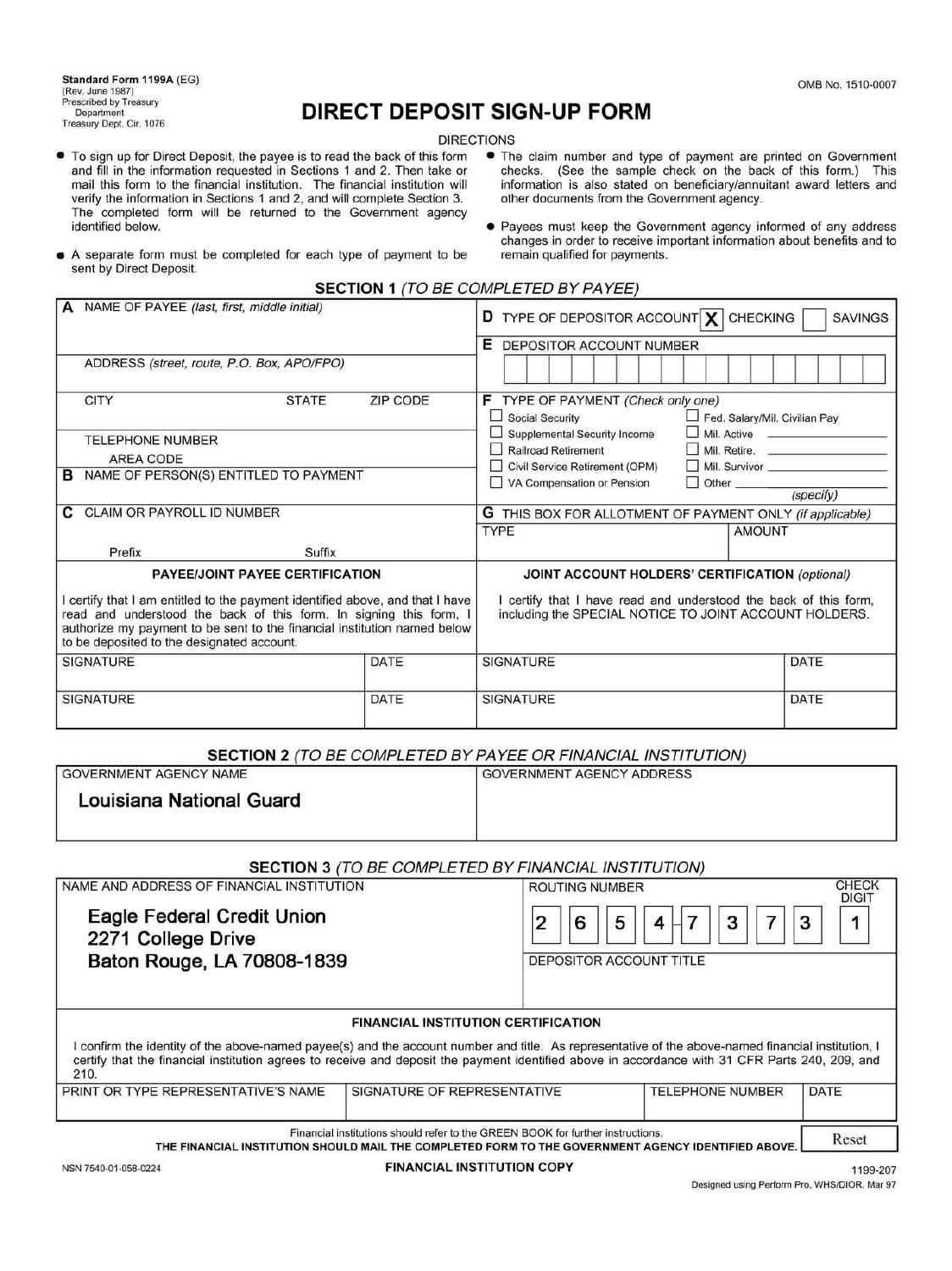#### **BURDEN ESTIMATE STATEMENT**

The estimated average burden associated with this collection of information is 10 minutes per respondent or record-keeper, depending on individual circumstances. Comments concerning the accuracy of this burden estimate and suggestions for reducing this burden should be directed to the Financial Management Service, Facilities Management Division, Property & Supply Section, Room B-101, 3700 East-West Highway, Hyattsville, MD 20782 or the Office of Management and Budget, Paperwork Reduction Project (1510-0007), Washington, D.C. 20503.

#### **PLEASE READ THIS CAREFULLY**

All information on this form, including the individual claim number, is required under 31 USC 3322, 31 CFR 209 and/or 210. The information is confidential and is needed to prove entitlement to payments. The information will be used to process payment data from the Federal agency to the financial institution and/or its agent. Failure to provide the requested information may affect the processing of this form and may delay or prevent the receipt of payments through the Direct Deposit/Electronic Funds Transfer Program.

### **INFORMATION FOUND ON CHECKS**

Most of the information needed to complete boxes A, C, and F in Section 1 is printed on your government check:



Be sure that payee's name is written exactly as it appears on the check. Be sure current address is shown.

Claim numbers and suffixes are printed here on checks beneath the date for the type of payment shown here. Check the Green Book for the location of prefixes and suffixes for other types of payments.

Type of payment is printed to the left of the amount.

#### **SPECIAL NOTICE TO JOINT ACCOUNT HOLDERS**

Joint account holders should immediately advise both the Government agency and the financial institution of the death of a beneficiary. Funds deposited after the date of death or ineligibility, except for salary payments, are to be returned to the Government agency. The Government agency will then make a determination regarding survivor rights, calculate survivor benefit payments, if any, and begin payments.

#### **CANCELLATION**

The agreement represented by this authorization remains in effect until cancelled by the recipient by notice to the Federal agency or by the death or legal incapacity of the recipient. Upon cancellation by the recipient, the recipient should notify the receiving financial institution that he/she is doing so.

 The agreement represented by this authorization may be cancelled by the financial institution by providing the recipient a written notice 30 days in advance of the cancellation date. The recipient must immediately advise the Federal agency if the authorization is cancelled by the financial institution. The financial institution cannot cancel the authorization by advice to the Government agency.

#### **CHANGING RECEIVING FINANCIAL INSTITUTIONS**

 The payee's Direct Deposit will continue to be received by the selected financial institution until the Government agency is notified by the payee that the payee wishes to change the financial institution receiving the Direct Deposit. To effect this change, the payee will complete a new SF 1199A at the newly selected financial institution. It is recommended that the payee maintain accounts at both financial institutions until the transition is complete, i.e. after the new financial institution receives the payee's Direct Deposit payment.



## **FALSE STATEMENTS OR FRAUDULENT CLAIMS**

Federal law provides a fine of not more than \$10,000 or imprisonment for not more than five (5) years or both for presenting a false statement or making a fraudulent claim.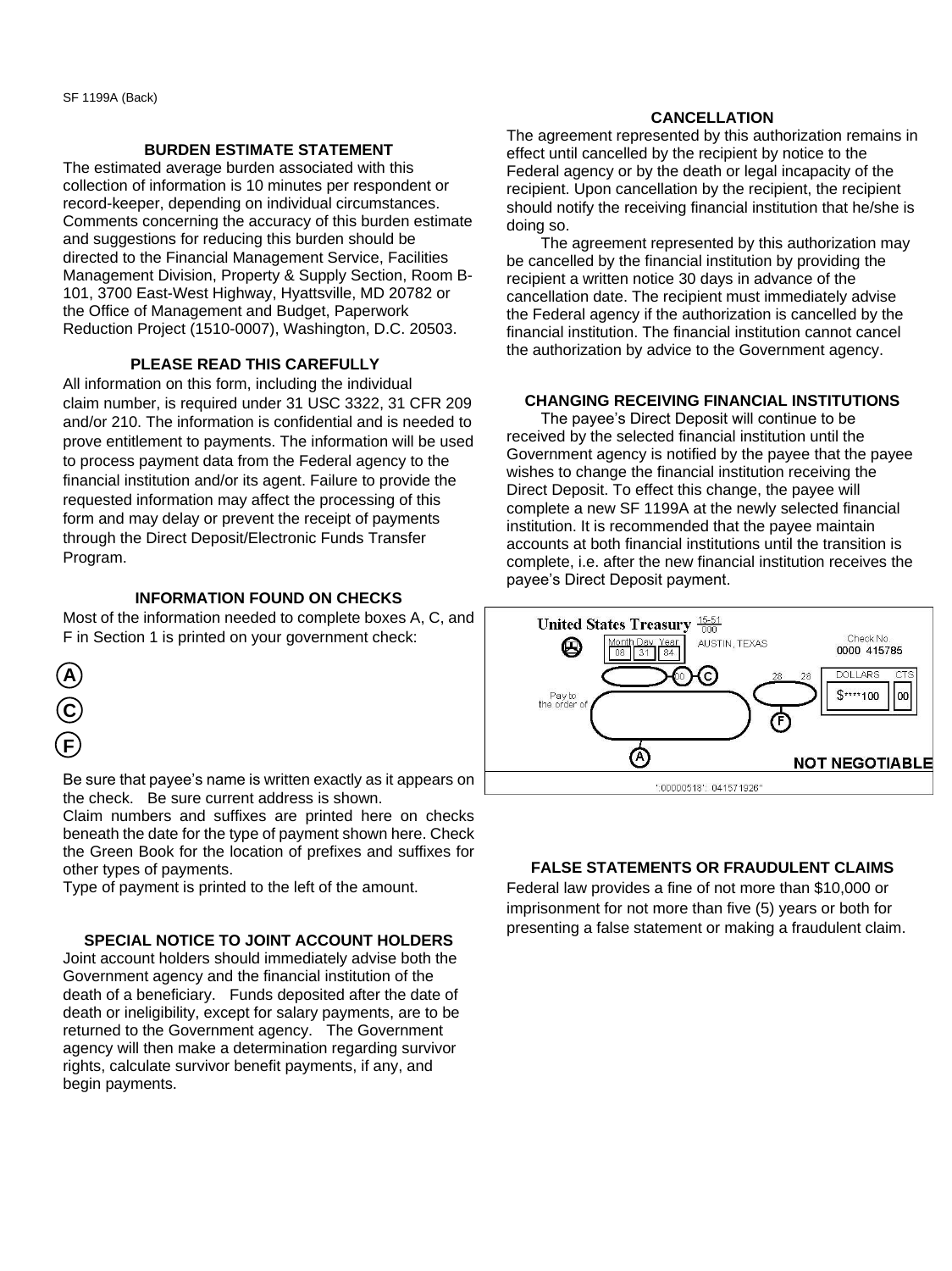

## **Contact Us**

Tel: (225) 927 -1900 or (888) 281 -8485 Email: [contactus@eaglefederal.org](mailto:contactus@eaglefederal.org) Web: www.eaglefederal.org

## **Baton Rouge - Main Office**

2271 College Drive Baton Rouge, LA 70808 8:00AM - 4:30PM (M & F) 8:30AM - 4:30PM (T - TH) fax: (225) 927 -1960

## **Baton Rouge - Downtown Branch**

504 North 5th Suite D Baton Rouge, LA 70802 8:30AM - 4:30PM (M - F) fax: (225) 389 -2941

## **New Orleans Branch**

6400 St. Claude Ave Bldg 4208 Jackson Barracks, Area C New Orleans, LA 70117 8:30AM - 4:30PM (M - F) fax: (504) 682 -6636

## **Pineville Branch**

Building 229, Camp Beauregard Pineville, LA 71360 8:30AM - 4:30PM (M - F) fax: (318) 641 -3018

## **Zachary Branch**

5711 Main Street Zachary, LA 70791 8:30AM - 4:30PM (M - F) fax: (225) 654 -8911